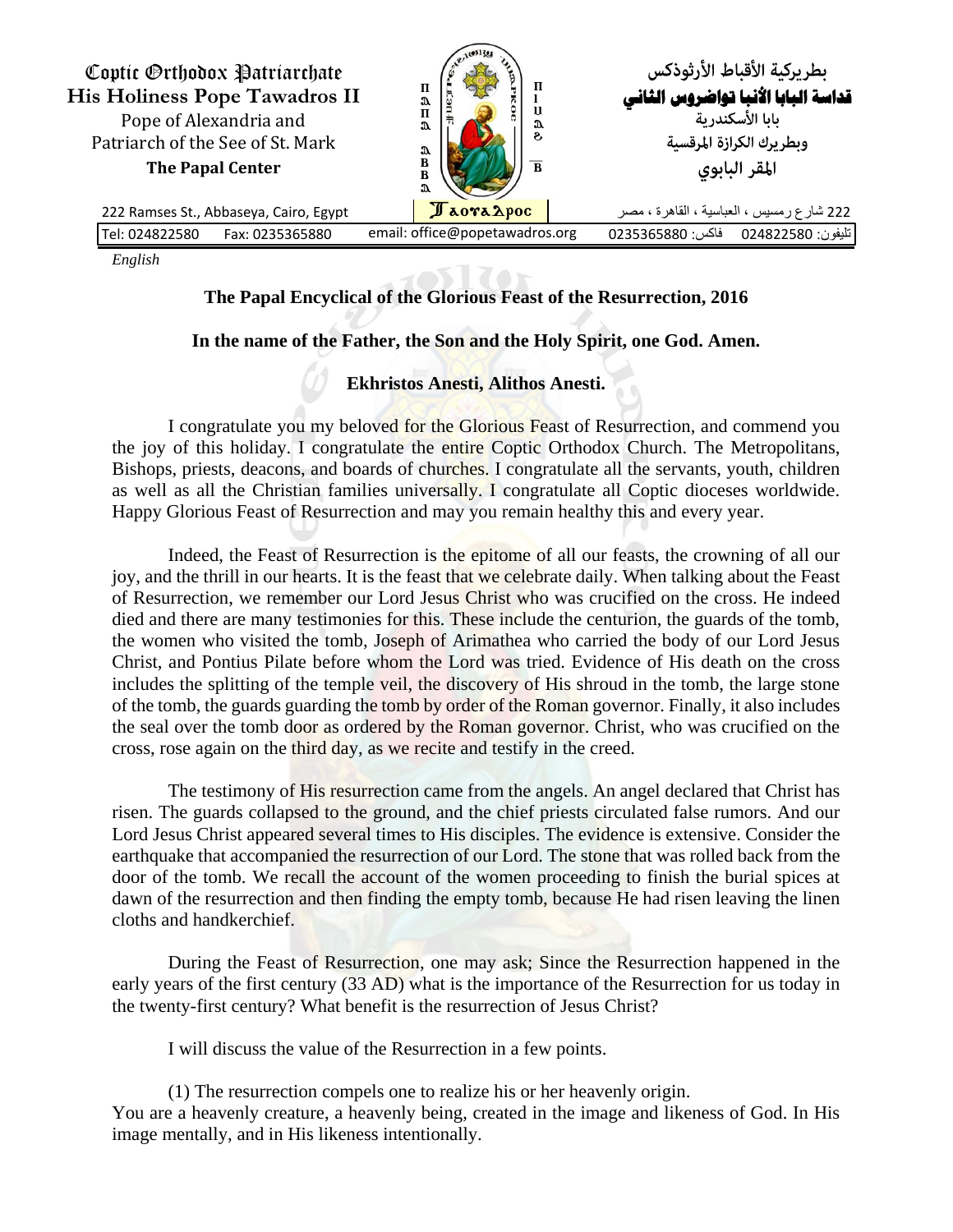The first man used this free will erroneously. The result was that he used this freedom to break the law and shatter the heart of God. Mankind plunged and the image of God was darkened. This darkness caused mental confusion and an inability to distinguish priorities. Man became unable to establish the truth. For a time, God communicated with people through the voices of the prophets and then through His incarnation. The goal was to repair the illuminated image and to reconcile this beautiful likeness. Resurrection happened to give man this renewed radiance. Man became enlightened. Therefore, Jesus said, "whoever believes in me should not abide in darkness" (John 12: 46) because the light of the Resurrection shines in this image restoring it to the likeness of God. This is the first benefit, that man recognizes his heavenly origin.

(2) The second point, man will live a life of hope and anticipation daily and not intermittently. Today we need this hope desperately. Remember Mary Magdalene, the distressed woman who went to the tomb, looking for her teacher and her master. When she heard someone talking to her she thought that He was the gardener. She was weeping intensely while seeking Christ. Finally, she found and recognized Him when He called her "Mary". She replied and cried out "Rabboni" (John 20: 16) which means my teacher, my master and my Lord. In the account of the Resurrection, Jesus appeared to two young men disheartened by the story of the resurrection of Christ. He appeared to them while they were walking to Emmaus near Jerusalem. At the end of this encounter, they said to one another, "Did not our heart burn within us while He talked with us on the road?" (Luke 24: 32). Their despair was replaced with optimism and hope. Similarly, it was with the disciples who were in great fear, but when Christ appeared to them we read in the Holy Bible: "Then the disciples were glad when they saw the Lord." (John 20:20)

(3) The third benefit of the resurrection to modern man is the acquisition of the grace of adoption through the resurrection. Daily the church experiences the resurrection and mentions it in prayer. When we pray the Prime prayers of the Agpeya, we remember the glorious resurrection that occurred at dawn. Every Sunday we gather to celebrate the Holy liturgy, as this is the day of the resurrection. This is the weekly feast. In the  $29<sup>th</sup>$  day of every Coptic month, we celebrate the feasts of the Annunciation, the Nativity and the Resurrection. Annually we celebrate the Feast of Resurrection extending for 50 days called 'The Holy Fifty days.' This beautiful image by which we take the grace of adoption is acquired during baptism when we are submerged in the water 3 times analogous to the 3 days that were spent by our Lord Jesus Christ in the tomb. When we prepare to receive the Eucharist, the priest cries out in the last confession: "Given for us for our salvation, remission of sins and eternal life to those who partake of Him." In every liturgy we receive the Holy Body and Precious Blood of our Lord Jesus Christ to renew our life by the light of the glorious Resurrection. "Unless you eat the flesh of the Son of Man and drink His blood, you have no life in you." (John 6: 53)

Also, we cannot comprehend the words of the Holy Gospel except by understanding the resurrection. Our fathers who wrote the scriptures were inspired by God through their insight to the glorious resurrection. The resurrection is offered to all. It is our happiness. We should embrace this joy in our life and celebrate it daily. The resurrection is the renewal process of our life every year. Rejoice in the resurrection and live with it. Every night in our midnight psalmody we pray "Arise O children of the light, let us praise the Lord of hosts." This is the daily call of the church: "Arise O children of the light". Through the resurrection, we became the children of the light. Through the resurrection we stand and praise the Lord of hosts, as the Holy Bible says: "Nor is there salvation in any other, for there is no other name under heaven given among men by which we must be saved." (Acts 4: 12) The glorious resurrection is a delight.